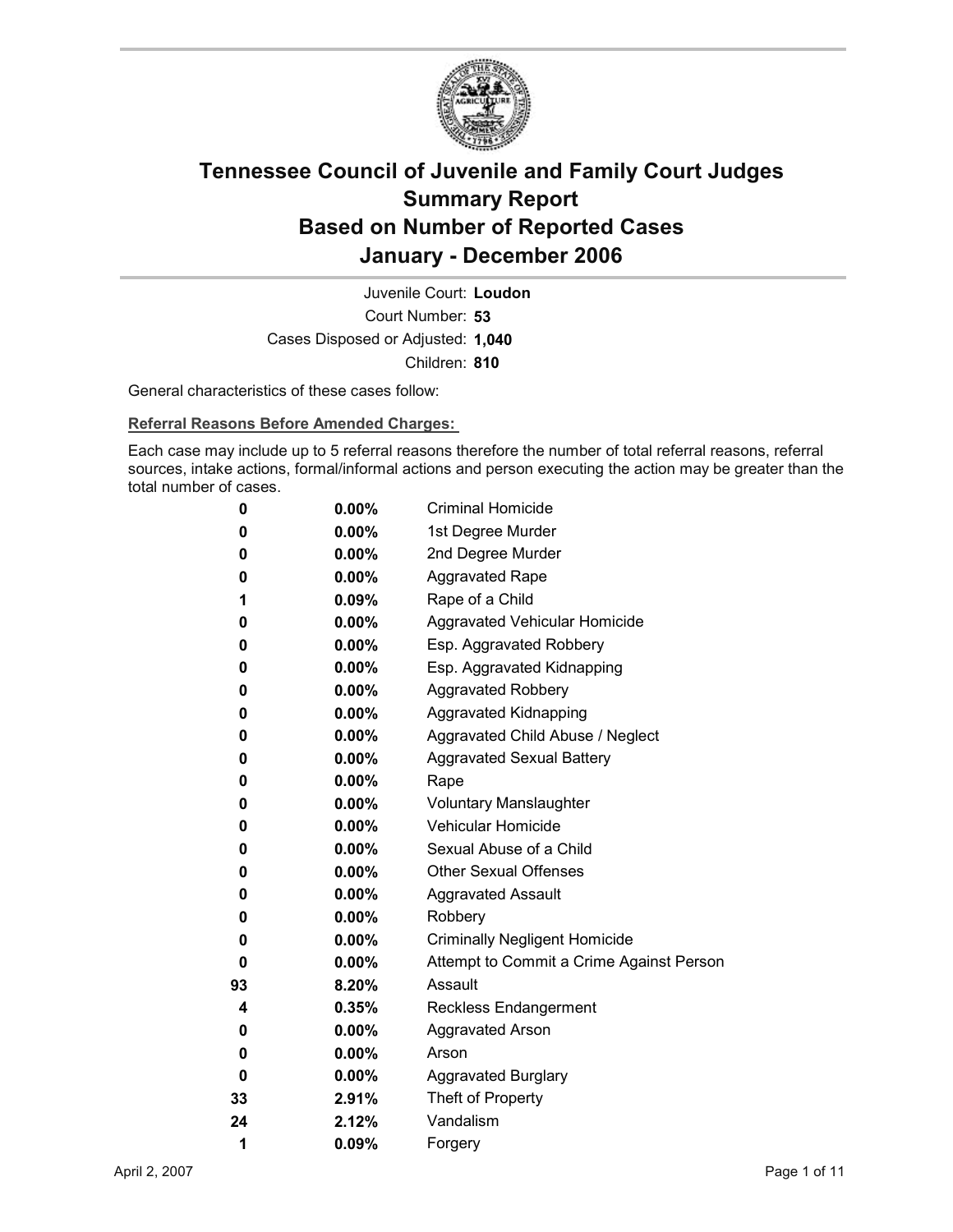

Court Number: **53** Juvenile Court: **Loudon** Cases Disposed or Adjusted: **1,040** Children: **810**

#### **Referral Reasons Before Amended Charges:**

Each case may include up to 5 referral reasons therefore the number of total referral reasons, referral sources, intake actions, formal/informal actions and person executing the action may be greater than the total number of cases.

| 0            | 0.00%    | <b>Worthless Checks</b>                                     |
|--------------|----------|-------------------------------------------------------------|
| 0            | 0.00%    | Illegal Possession / Fraudulent Use of Credit / Debit Cards |
| 1            | 0.09%    | <b>Burglary</b>                                             |
| 0            | $0.00\%$ | Unauthorized Use of a Vehicle                               |
| 0            | $0.00\%$ | <b>Cruelty to Animals</b>                                   |
| 0            | $0.00\%$ | Sale of Controlled Substances                               |
| 0            | $0.00\%$ | <b>Other Drug Offenses</b>                                  |
| 50           | 4.41%    | Possession of Controlled Substances                         |
| 0            | $0.00\%$ | <b>Criminal Attempt</b>                                     |
| 3            | 0.26%    | Carrying Weapons on School Property                         |
| 0            | $0.00\%$ | Unlawful Carrying / Possession of a Weapon                  |
| 0            | 0.00%    | <b>Evading Arrest</b>                                       |
| 0            | $0.00\%$ | Escape                                                      |
| $\mathbf{2}$ | 0.18%    | Driving Under Influence (DUI)                               |
| 33           | 2.91%    | Possession / Consumption of Alcohol                         |
| 5            | $0.44\%$ | Resisting Stop, Frisk, Halt, Arrest or Search               |
| 1            | 0.09%    | <b>Aggravated Criminal Trespass</b>                         |
| 1            | $0.09\%$ | Harassment                                                  |
| 0            | $0.00\%$ | Failure to Appear                                           |
| 0            | 0.00%    | Filing a False Police Report                                |
| 0            | $0.00\%$ | Criminal Impersonation                                      |
| 5            | 0.44%    | <b>Disorderly Conduct</b>                                   |
| 9            | 0.79%    | <b>Criminal Trespass</b>                                    |
| 0            | $0.00\%$ | Public Intoxication                                         |
| 0            | $0.00\%$ | Gambling                                                    |
| 292          | 25.75%   | <b>Traffic</b>                                              |
| 0            | $0.00\%$ | <b>Local Ordinances</b>                                     |
| 0            | $0.00\%$ | Violation of Wildlife Regulations                           |
| 0            | $0.00\%$ | Contempt of Court                                           |
| 120          | 10.58%   | Violation of Probation                                      |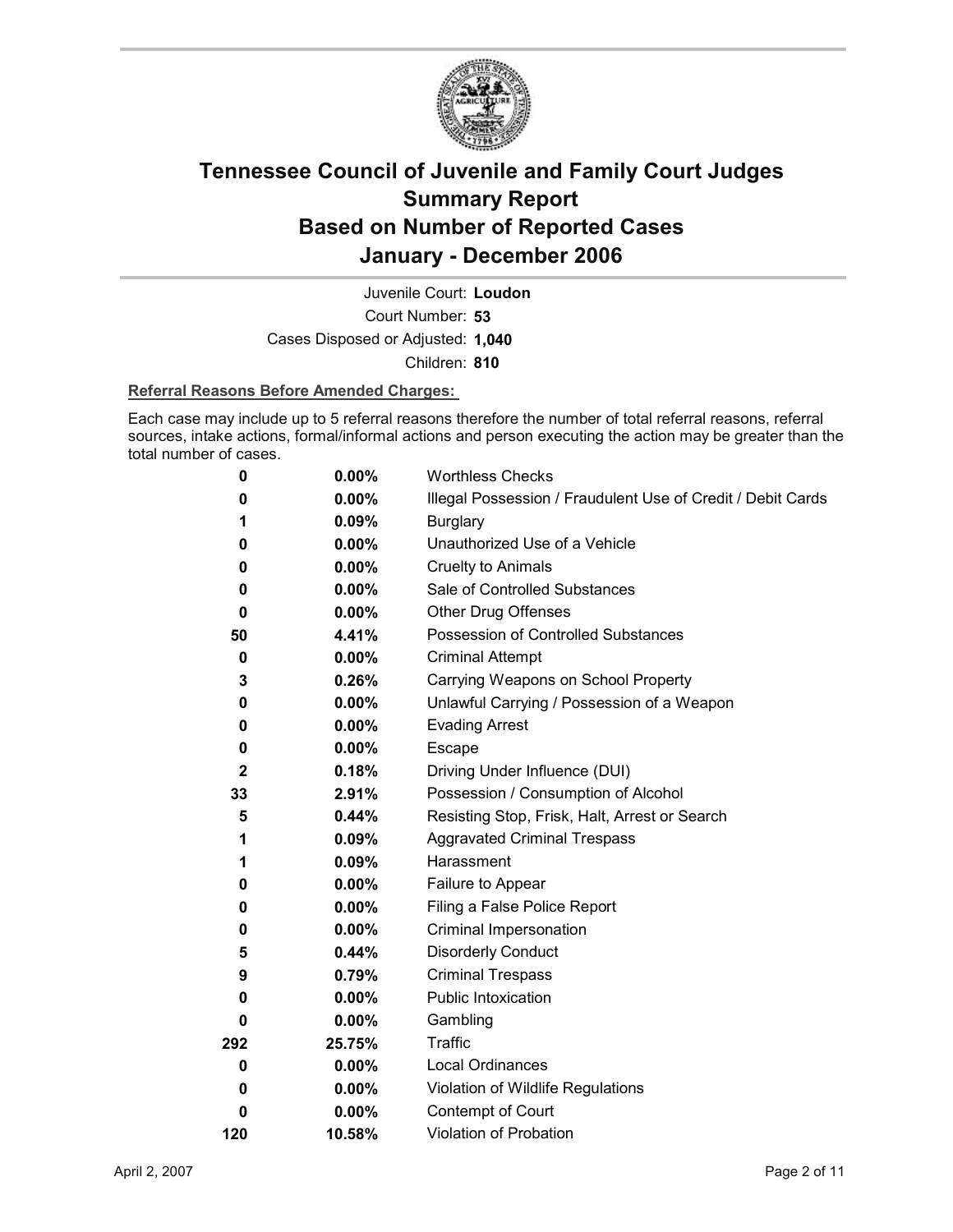

Court Number: **53** Juvenile Court: **Loudon** Cases Disposed or Adjusted: **1,040** Children: **810**

#### **Referral Reasons Before Amended Charges:**

Each case may include up to 5 referral reasons therefore the number of total referral reasons, referral sources, intake actions, formal/informal actions and person executing the action may be greater than the total number of cases.

| 0           | 0.00%    | <b>Violation of Aftercare</b>          |
|-------------|----------|----------------------------------------|
| 36          | 3.17%    | Unruly Behavior                        |
| 319         | 28.13%   | Truancy                                |
| 14          | 1.23%    | In-State Runaway                       |
| 0           | $0.00\%$ | Out-of-State Runaway                   |
| 65          | 5.73%    | Possession of Tobacco Products         |
| 0           | $0.00\%$ | Violation of a Valid Court Order       |
| 20          | 1.76%    | Violation of Curfew                    |
| 0           | 0.00%    | Sexually Abused Child                  |
| 0           | $0.00\%$ | <b>Physically Abused Child</b>         |
| $\mathbf 2$ | 0.18%    | Dependency / Neglect                   |
| 0           | 0.00%    | <b>Termination of Parental Rights</b>  |
| 0           | 0.00%    | <b>Violation of Pretrial Diversion</b> |
| 0           | $0.00\%$ | Violation of Informal Adjustment       |
| 0           | 0.00%    | <b>Judicial Review</b>                 |
| 0           | 0.00%    | <b>Administrative Review</b>           |
| 0           | $0.00\%$ | <b>Foster Care Review</b>              |
| 0           | $0.00\%$ | Custody                                |
| 0           | 0.00%    | Visitation                             |
| 0           | 0.00%    | Paternity / Legitimation               |
| 0           | 0.00%    | Child Support                          |
| 0           | $0.00\%$ | <b>Request for Medical Treatment</b>   |
| 0           | $0.00\%$ | <b>Consent to Marry</b>                |
| 0           | 0.00%    | Other                                  |
| 1,134       | 100.00%  | <b>Total Referrals</b>                 |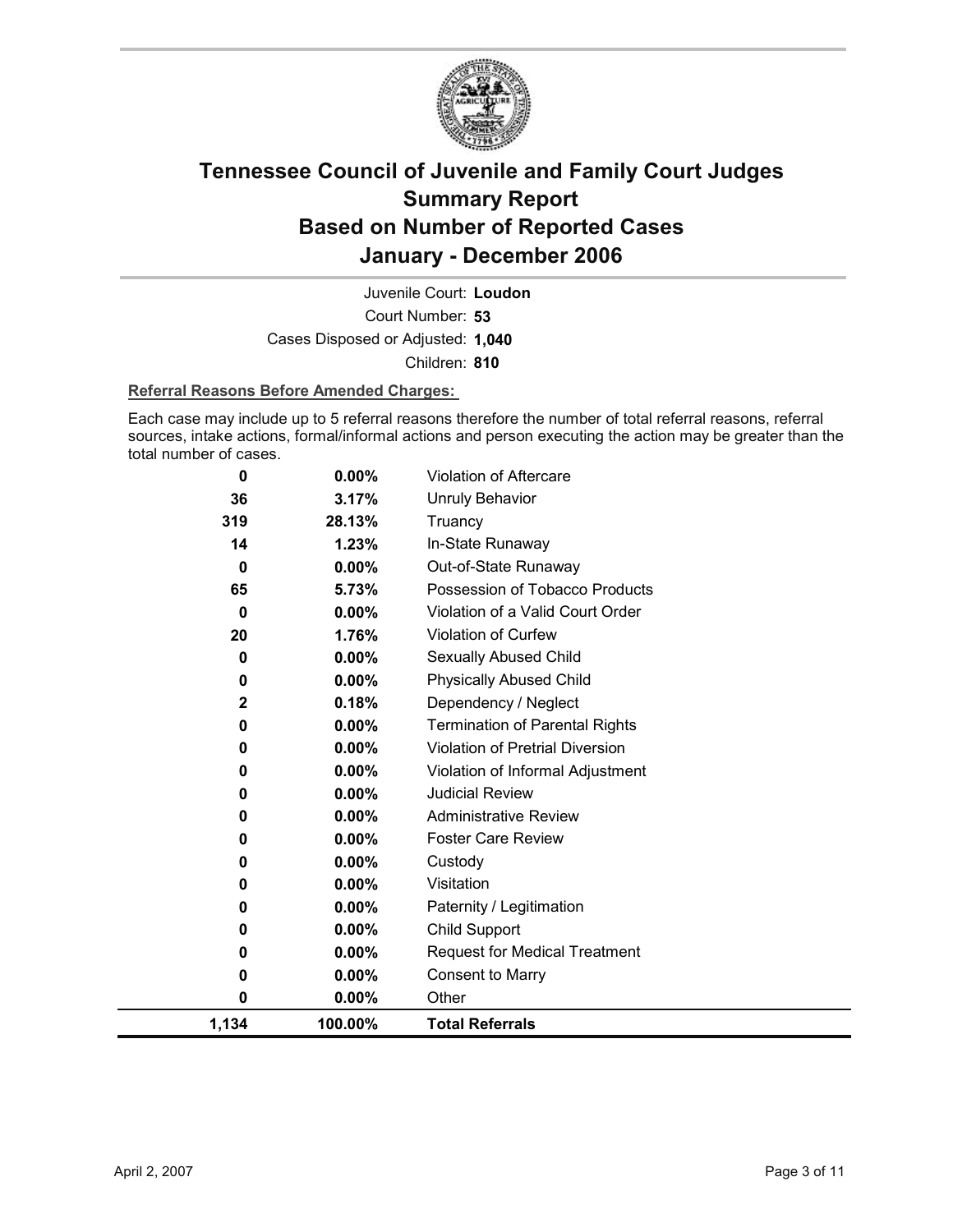

| Juvenile Court: Loudon            |          |                                   |  |
|-----------------------------------|----------|-----------------------------------|--|
| Court Number: 53                  |          |                                   |  |
| Cases Disposed or Adjusted: 1,040 |          |                                   |  |
|                                   |          | Children: 810                     |  |
| <b>Referral Sources: 1</b>        |          |                                   |  |
| 616                               | 54.32%   | Law Enforcement                   |  |
| 33                                | 2.91%    | Parents                           |  |
| 0                                 | $0.00\%$ | Relatives                         |  |
| 0                                 | $0.00\%$ | Self                              |  |
| 483                               | 42.59%   | School                            |  |
| 0                                 | 0.00%    | <b>CSA</b>                        |  |
| 0                                 | 0.00%    | <b>DCS</b>                        |  |
| 0                                 | 0.00%    | <b>Other State Department</b>     |  |
| 0                                 | 0.00%    | <b>District Attorney's Office</b> |  |
| 0                                 | 0.00%    | <b>Court Staff</b>                |  |
| 0                                 | 0.00%    | Social Agency                     |  |
| 0                                 | 0.00%    | <b>Other Court</b>                |  |
| 1                                 | 0.09%    | Victim                            |  |
| 1                                 | 0.09%    | Child & Parent                    |  |
| 0                                 | 0.00%    | Hospital                          |  |
| 0                                 | 0.00%    | Unknown                           |  |
| 0                                 | $0.00\%$ | Other                             |  |
| 1,134                             | 100.00%  | <b>Total Referral Sources</b>     |  |

### **Age of Child at Referral: 2**

| 810 | 100.00%  | <b>Total Child Count</b> |
|-----|----------|--------------------------|
| 0   | $0.00\%$ | Unknown / Not Reported   |
| 0   | $0.00\%$ | Ages 19 and Over         |
| 246 | 30.37%   | Ages 17 through 18       |
| 307 | 37.90%   | Ages 15 through 16       |
| 105 | 12.96%   | Ages 13 through 14       |
| 55  | 6.79%    | Ages 11 through 12       |
| 97  | 11.98%   | Ages 10 and Under        |
|     |          |                          |

 $1$  If different than number of Referral Reasons (1134), verify accuracy of your court's data.

<sup>2</sup> One child could be counted in multiple categories, verify accuracy of your court's data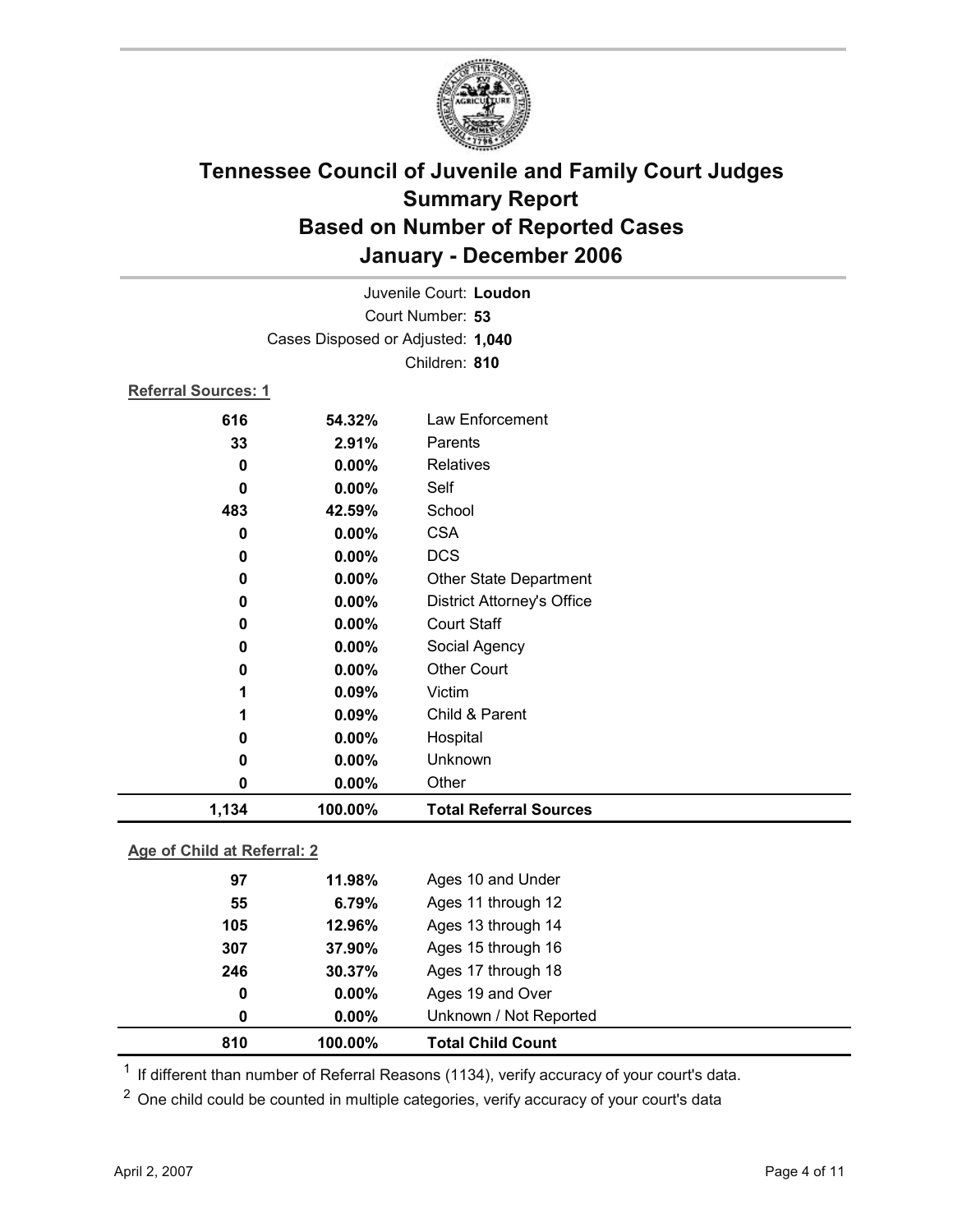

| Juvenile Court: Loudon                  |         |                          |  |  |
|-----------------------------------------|---------|--------------------------|--|--|
| Court Number: 53                        |         |                          |  |  |
| Cases Disposed or Adjusted: 1,040       |         |                          |  |  |
|                                         |         | Children: 810            |  |  |
| Sex of Child: 1                         |         |                          |  |  |
| 506                                     | 62.47%  | Male                     |  |  |
| 304                                     | 37.53%  | Female                   |  |  |
| $\mathbf 0$                             | 0.00%   | Unknown                  |  |  |
| 810                                     | 100.00% | <b>Total Child Count</b> |  |  |
| Race of Child: 1                        |         |                          |  |  |
| 796                                     | 98.27%  | White                    |  |  |
| 14                                      | 1.73%   | African American         |  |  |
| $\mathbf 0$                             | 0.00%   | <b>Native American</b>   |  |  |
| 0                                       | 0.00%   | Asian                    |  |  |
| 0                                       | 0.00%   | Mixed                    |  |  |
| 0                                       | 0.00%   | Unknown                  |  |  |
| 810                                     | 100.00% | <b>Total Child Count</b> |  |  |
| <b>Hispanic Origin: 1</b>               |         |                          |  |  |
| 68                                      | 8.40%   | Yes                      |  |  |
| 742                                     | 91.60%  | <b>No</b>                |  |  |
| $\mathbf 0$                             | 0.00%   | Unknown                  |  |  |
| 810                                     | 100.00% | <b>Total Child Count</b> |  |  |
| <b>School Enrollment of Children: 1</b> |         |                          |  |  |
| 783                                     | 96.67%  | Yes                      |  |  |
| 23                                      | 2.84%   | No                       |  |  |
| $\overline{\mathbf{4}}$                 | 0.49%   | Unknown                  |  |  |
| 810                                     | 100.00% | <b>Total Child Count</b> |  |  |

 $1$  One child could be counted in multiple categories, verify accuracy of your court's data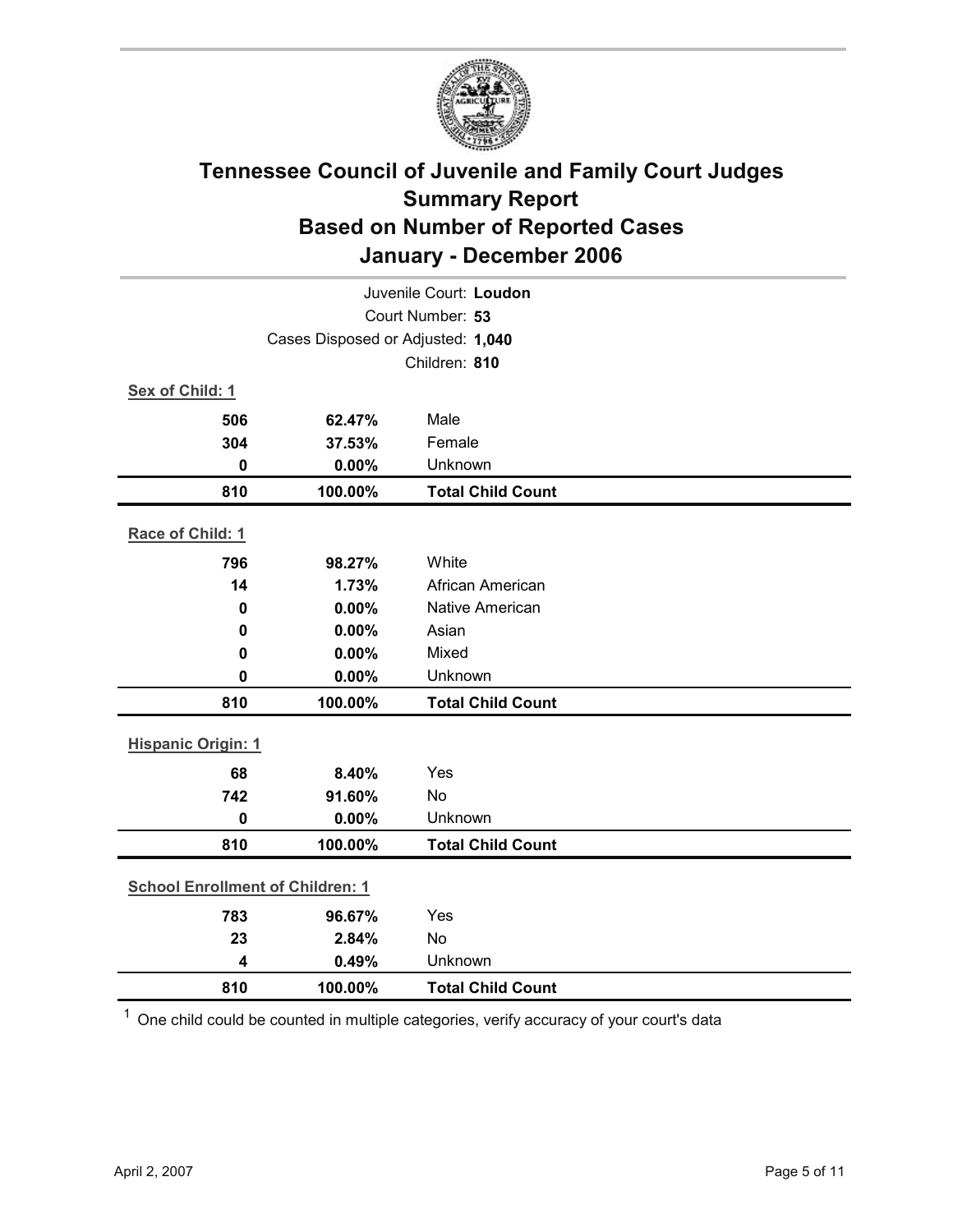

Court Number: **53** Juvenile Court: **Loudon** Cases Disposed or Adjusted: **1,040** Children: **810**

**Living Arrangement of Child at Time of Referral: 1**

| 810          | 100.00%  | <b>Total Child Count</b>     |
|--------------|----------|------------------------------|
| 1            | 0.12%    | Other                        |
| 0            | $0.00\%$ | Unknown                      |
| 1            | 0.12%    | Independent                  |
| 1            | 0.12%    | In an Institution            |
| 0            | $0.00\%$ | In a Residential Center      |
| 1            | 0.12%    | In a Group Home              |
| $\mathbf{2}$ | 0.25%    | With Foster Family           |
| 18           | 2.22%    | <b>With Adoptive Parents</b> |
| 41           | 5.06%    | <b>With Relatives</b>        |
| 42           | 5.19%    | <b>With Father</b>           |
| 266          | 32.84%   | With Mother                  |
| 129          | 15.93%   | With Mother and Stepfather   |
| 21           | $2.59\%$ | With Father and Stepmother   |
| 287          | 35.43%   | With Both Biological Parents |
|              |          |                              |

### **Type of Detention: 2**

| 1.040 | 100.00%  | <b>Total Detention Count</b> |  |
|-------|----------|------------------------------|--|
| 0     | $0.00\%$ | Other                        |  |
| 898   | 86.35%   | Does Not Apply               |  |
| 0     | $0.00\%$ | <b>Unknown</b>               |  |
| 0     | $0.00\%$ | <b>Psychiatric Hospital</b>  |  |
| 1     | 0.10%    | Jail - No Separation         |  |
| 0     | $0.00\%$ | Jail - Partial Separation    |  |
| 0     | $0.00\%$ | Jail - Complete Separation   |  |
| 140   | 13.46%   | Juvenile Detention Facility  |  |
| 1     | 0.10%    | Non-Secure Placement         |  |
|       |          |                              |  |

 $<sup>1</sup>$  One child could be counted in multiple categories, verify accuracy of your court's data</sup>

 $2$  If different than number of Cases (1040) verify accuracy of your court's data.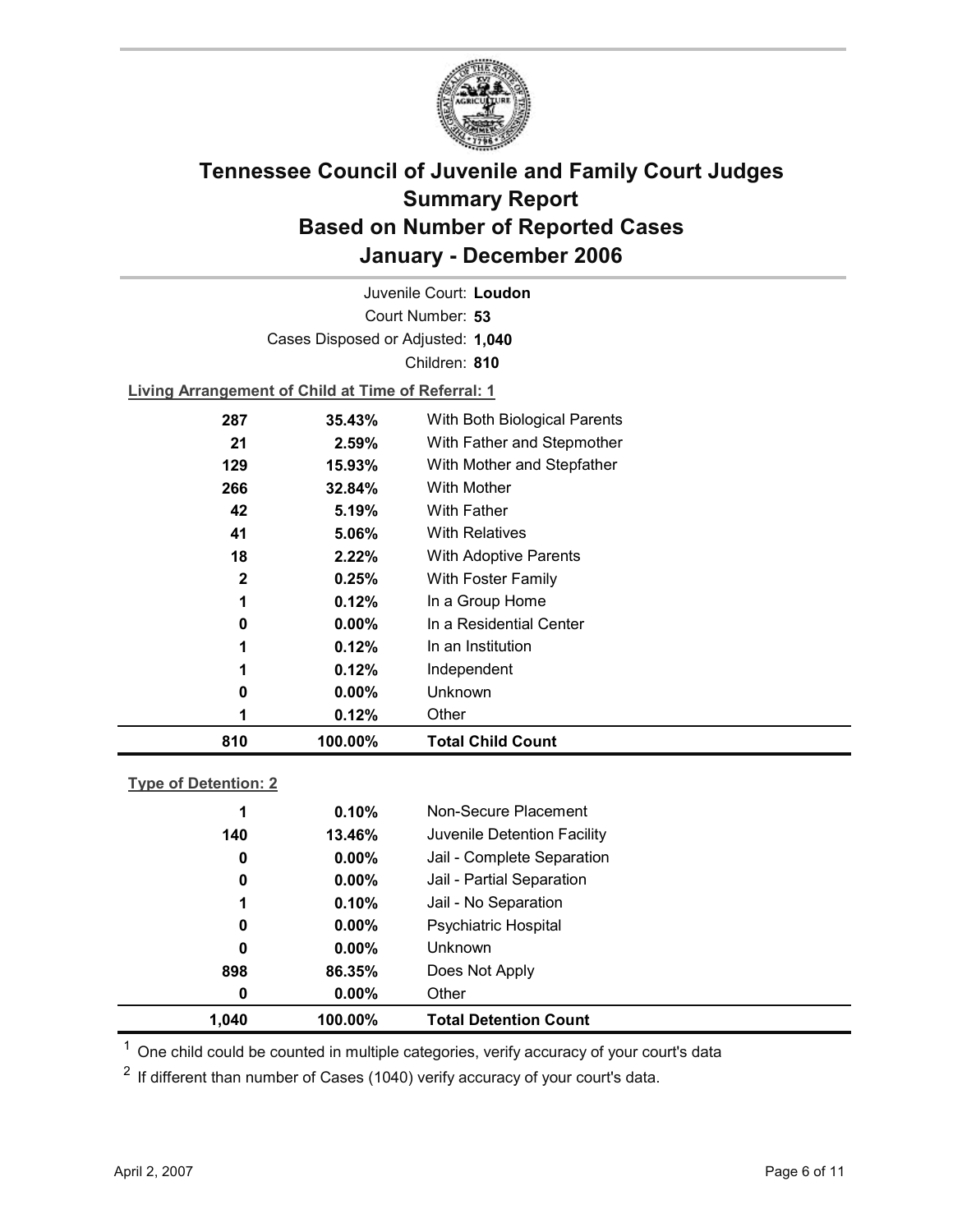

| Juvenile Court: Loudon            |                                                    |                                            |  |  |  |
|-----------------------------------|----------------------------------------------------|--------------------------------------------|--|--|--|
| Court Number: 53                  |                                                    |                                            |  |  |  |
| Cases Disposed or Adjusted: 1,040 |                                                    |                                            |  |  |  |
|                                   |                                                    | Children: 810                              |  |  |  |
|                                   | <b>Placement After Secure Detention Hearing: 1</b> |                                            |  |  |  |
| 140                               | 13.46%                                             | Returned to Prior Living Arrangement       |  |  |  |
| 1                                 | 0.10%                                              | Juvenile Detention Facility                |  |  |  |
| 0                                 | 0.00%                                              | Jail                                       |  |  |  |
| 0                                 | 0.00%                                              | Shelter / Group Home                       |  |  |  |
| 0                                 | $0.00\%$                                           | <b>Foster Family Home</b>                  |  |  |  |
| 0                                 | $0.00\%$                                           | Psychiatric Hospital                       |  |  |  |
| 1                                 | 0.10%                                              | Unknown / Not Reported                     |  |  |  |
| 898                               | 86.35%                                             | Does Not Apply                             |  |  |  |
| Other<br>$0.00\%$<br>0            |                                                    |                                            |  |  |  |
|                                   |                                                    |                                            |  |  |  |
| 1,040                             | 100.00%                                            | <b>Total Placement Count</b>               |  |  |  |
|                                   |                                                    |                                            |  |  |  |
| <b>Intake Actions: 2</b>          |                                                    |                                            |  |  |  |
| 740                               | 65.26%                                             | <b>Petition Filed</b>                      |  |  |  |
| 0                                 | $0.00\%$                                           | <b>Motion Filed</b>                        |  |  |  |
| 394                               | 34.74%                                             | <b>Citation Processed</b>                  |  |  |  |
| 0                                 | 0.00%                                              | Notification of Paternity Processed        |  |  |  |
| 0                                 | $0.00\%$                                           | Scheduling of Judicial Review              |  |  |  |
| 0                                 | $0.00\%$                                           | <b>Scheduling of Administrative Review</b> |  |  |  |
| 0                                 | 0.00%                                              | Scheduling of Foster Care Review           |  |  |  |
| 0                                 | 0.00%                                              | Unknown                                    |  |  |  |
| 0                                 | $0.00\%$                                           | Does Not Apply                             |  |  |  |
| 0                                 | $0.00\%$                                           | Other                                      |  |  |  |

 $1$  If different than number of Cases (1040) verify accuracy of your court's data.

 $2$  If different than number of Referral Reasons (1134), verify accuracy of your court's data.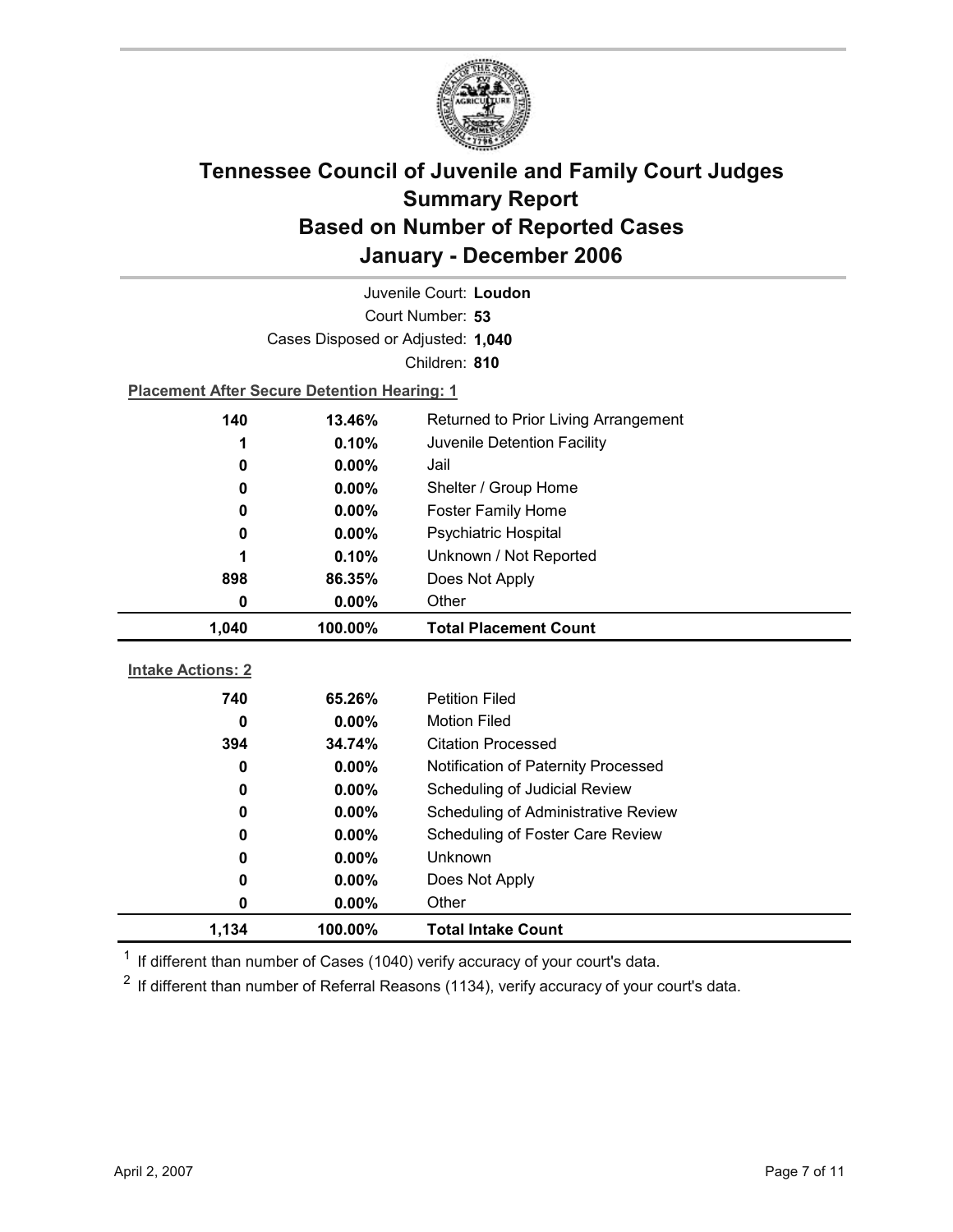

Court Number: **53** Juvenile Court: **Loudon** Cases Disposed or Adjusted: **1,040** Children: **810**

#### **Last Grade Completed by Child: 1**

| 23                                      | 2.84%   | Too Young for School         |
|-----------------------------------------|---------|------------------------------|
| 0                                       | 0.00%   | Preschool                    |
| 19                                      | 2.35%   | Kindergarten                 |
| 18                                      | 2.22%   | 1st Grade                    |
| 15                                      | 1.85%   | 2nd Grade                    |
| 15                                      | 1.85%   | 3rd Grade                    |
| 19                                      | 2.35%   | 4th Grade                    |
| 23                                      | 2.84%   | 5th Grade                    |
| 47                                      | 5.80%   | 6th Grade                    |
| 37                                      | 4.57%   | 7th Grade                    |
| 132                                     | 16.30%  | 8th Grade                    |
| 139                                     | 17.16%  | 9th Grade                    |
| 180                                     | 22.22%  | 10th Grade                   |
| 101                                     | 12.47%  | 11th Grade                   |
| 9                                       | 1.11%   | 12th Grade                   |
| $\mathbf 0$                             | 0.00%   | Non-Graded Special Ed        |
| 24                                      | 2.96%   | <b>GED</b>                   |
| 0                                       | 0.00%   | Graduated                    |
| 0                                       | 0.00%   | <b>Never Attended School</b> |
| 9                                       | 1.11%   | Unknown                      |
| 0                                       | 0.00%   | Other                        |
| 810                                     | 100.00% | <b>Total Child Count</b>     |
| <b>Enrolled in Special Education: 1</b> |         |                              |
| 22                                      | 2.72%   | Yes                          |
| 781                                     | 96.42%  | No                           |

|     | 0.86%   | Unknown                  |  |
|-----|---------|--------------------------|--|
| 810 | 100.00% | <b>Total Child Count</b> |  |

 $1$  One child could be counted in multiple categories, verify accuracy of your court's data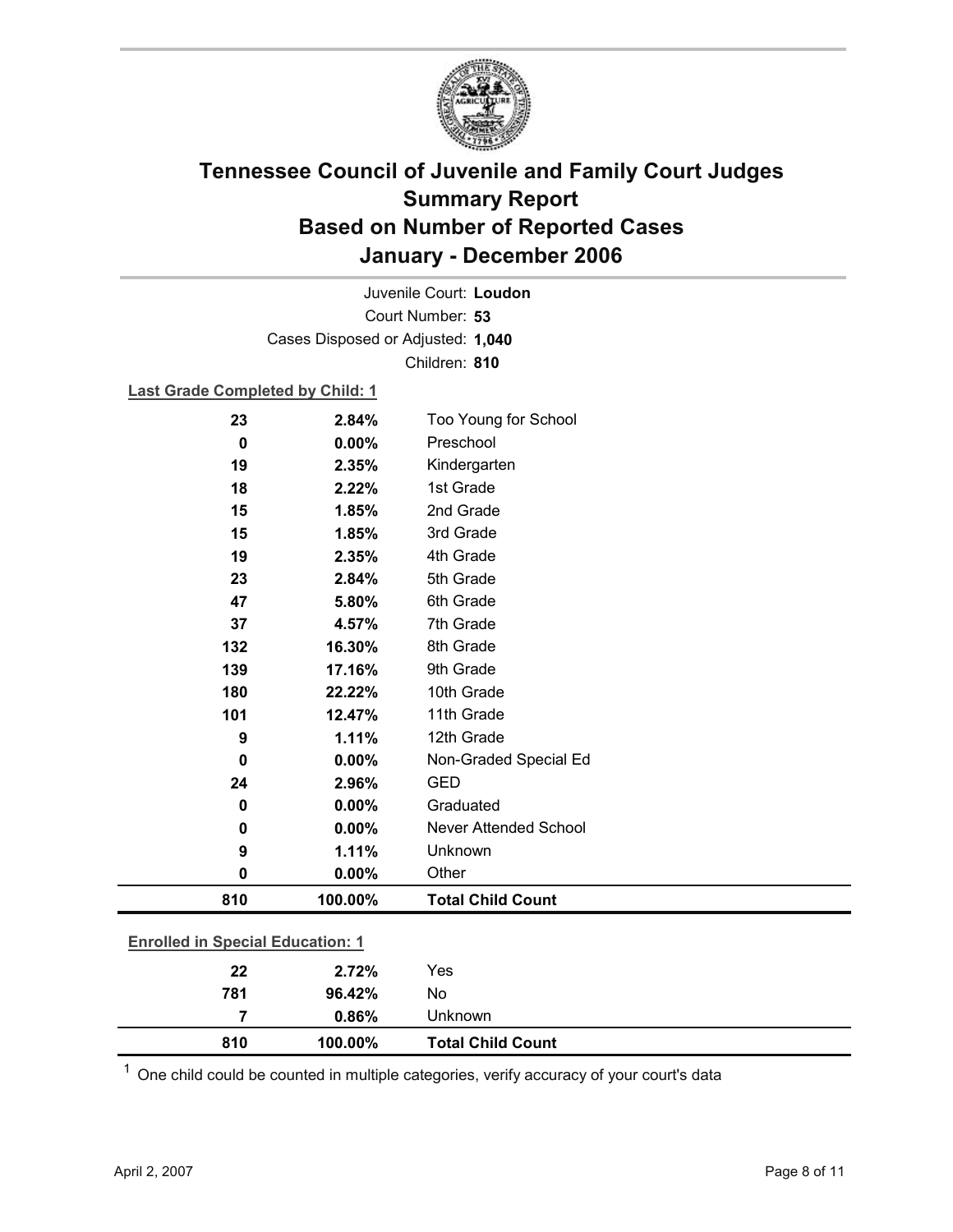

| Juvenile Court: Loudon       |                                   |                           |  |  |  |
|------------------------------|-----------------------------------|---------------------------|--|--|--|
|                              | Court Number: 53                  |                           |  |  |  |
|                              | Cases Disposed or Adjusted: 1,040 |                           |  |  |  |
|                              |                                   | Children: 810             |  |  |  |
| <b>Action Executed By: 1</b> |                                   |                           |  |  |  |
| 426                          | $37.57\%$                         | Judge                     |  |  |  |
| 0                            | $0.00\%$                          | Referee                   |  |  |  |
| 0                            | $0.00\%$                          | <b>YSO</b>                |  |  |  |
| 708                          | 62.43%                            | Other                     |  |  |  |
| 0                            | $0.00\%$                          | Unknown / Not Reported    |  |  |  |
| 1,134                        | 100.00%                           | <b>Total Action Count</b> |  |  |  |

### **Formal / Informal Actions: 1**

| 0     | $0.00\%$ | Dismissed                                      |
|-------|----------|------------------------------------------------|
| 0     | $0.00\%$ | Retired / Nolle Prosequi                       |
| 426   | 37.57%   | <b>Complaint Substantiated Delinquent</b>      |
| 0     | $0.00\%$ | <b>Complaint Substantiated Status Offender</b> |
| 0     | $0.00\%$ | Complaint Substantiated Dependent / Neglected  |
| 0     | $0.00\%$ | <b>Complaint Substantiated Abused</b>          |
| 0     | $0.00\%$ | <b>Complaint Substantiated Mentally III</b>    |
| 708   | 62.43%   | Informal Adjustment                            |
| 0     | $0.00\%$ | <b>Pretrial Diversion</b>                      |
| 0     | $0.00\%$ | Transfer to Adult Court Hearing                |
| 0     | $0.00\%$ | Charges Cleared by Transfer to Adult Court     |
| 0     | $0.00\%$ | <b>Special Proceeding</b>                      |
| 0     | $0.00\%$ | Review Concluded                               |
| 0     | $0.00\%$ | Case Held Open                                 |
| 0     | $0.00\%$ | Other                                          |
| 0     | $0.00\%$ | Unknown / Not Reported                         |
| 1,134 | 100.00%  | <b>Total Action Count</b>                      |

 $1$  If different than number of Referral Reasons (1134), verify accuracy of your court's data.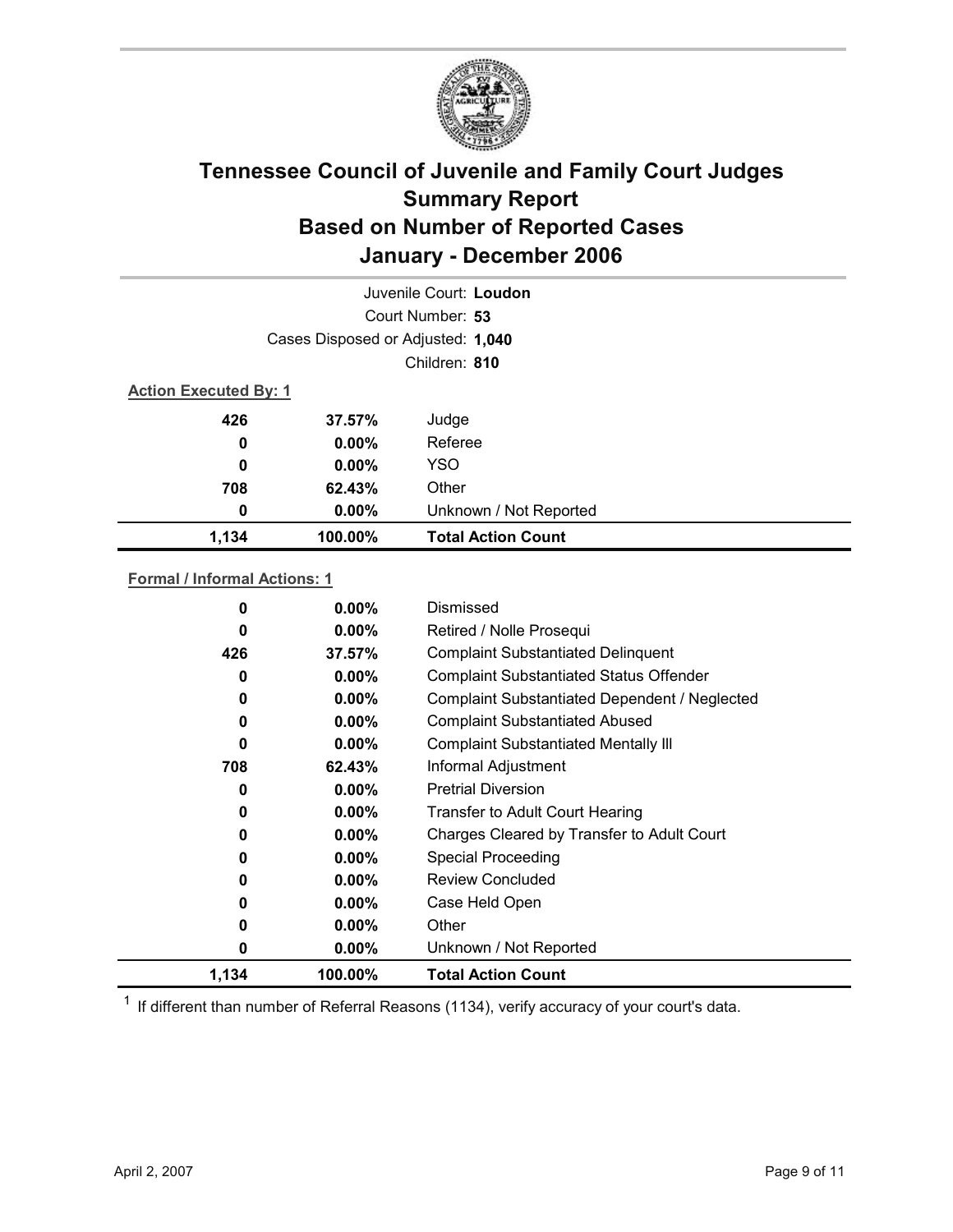

|                                   |          | Juvenile Court: Loudon                                |  |  |
|-----------------------------------|----------|-------------------------------------------------------|--|--|
|                                   |          | Court Number: 53                                      |  |  |
| Cases Disposed or Adjusted: 1,040 |          |                                                       |  |  |
| Children: 810                     |          |                                                       |  |  |
| <b>Case Outcomes:</b>             |          | There can be multiple outcomes for one child or case. |  |  |
| 35                                | 1.53%    | Case Dismissed                                        |  |  |
| 3                                 | 0.13%    | Case Retired or Nolle Prosequi                        |  |  |
| 340                               | 14.89%   | Warned / Counseled                                    |  |  |
| 1                                 | 0.04%    | Held Open For Review                                  |  |  |
| 392                               | 17.17%   | Supervision / Probation to Juvenile Court             |  |  |
| 0                                 | 0.00%    | <b>Probation to Parents</b>                           |  |  |
| 1                                 | 0.04%    | Referral to Another Entity for Supervision / Service  |  |  |
| 52                                | 2.28%    | Referred for Mental Health Counseling                 |  |  |
| 0                                 | $0.00\%$ | Referred for Alcohol and Drug Counseling              |  |  |
| 0                                 | $0.00\%$ | <b>Referred to Alternative School</b>                 |  |  |
| 0                                 | $0.00\%$ | Referred to Private Child Agency                      |  |  |
| 220                               | 9.64%    | Referred to Defensive Driving School                  |  |  |
| 1                                 | 0.04%    | Referred to Alcohol Safety School                     |  |  |
| 0                                 | $0.00\%$ | Referred to Juvenile Court Education-Based Program    |  |  |
| 154                               | 6.75%    | Driver's License Held Informally                      |  |  |
| 0                                 | $0.00\%$ | <b>Voluntary Placement with DMHMR</b>                 |  |  |
| 0                                 | $0.00\%$ | <b>Private Mental Health Placement</b>                |  |  |
| 0                                 | $0.00\%$ | <b>Private MR Placement</b>                           |  |  |
| 0                                 | $0.00\%$ | Placement with City/County Agency/Facility            |  |  |
| 0                                 | $0.00\%$ | Placement with Relative / Other Individual            |  |  |
| 158                               | 6.92%    | Fine                                                  |  |  |
| 265                               | 11.61%   | <b>Public Service</b>                                 |  |  |
| 23                                | 1.01%    | Restitution                                           |  |  |
| 6                                 | 0.26%    | Runaway Returned                                      |  |  |
| $\mathbf{2}$                      | 0.09%    | No Contact Order                                      |  |  |
| U                                 | 0.00%    | Injunction Other than No Contact Order                |  |  |
| 0                                 | $0.00\%$ | <b>House Arrest</b>                                   |  |  |
| 0                                 | $0.00\%$ | <b>Court Defined Curfew</b>                           |  |  |
| 0                                 | $0.00\%$ | Dismissed from Informal Adjustment                    |  |  |
| 0                                 | $0.00\%$ | <b>Dismissed from Pretrial Diversion</b>              |  |  |
| 0                                 | $0.00\%$ | <b>Released from Probation</b>                        |  |  |
| 1                                 | 0.04%    | <b>Transferred to Adult Court</b>                     |  |  |
| 0                                 | $0.00\%$ | <b>DMHMR Involuntary Commitment</b>                   |  |  |